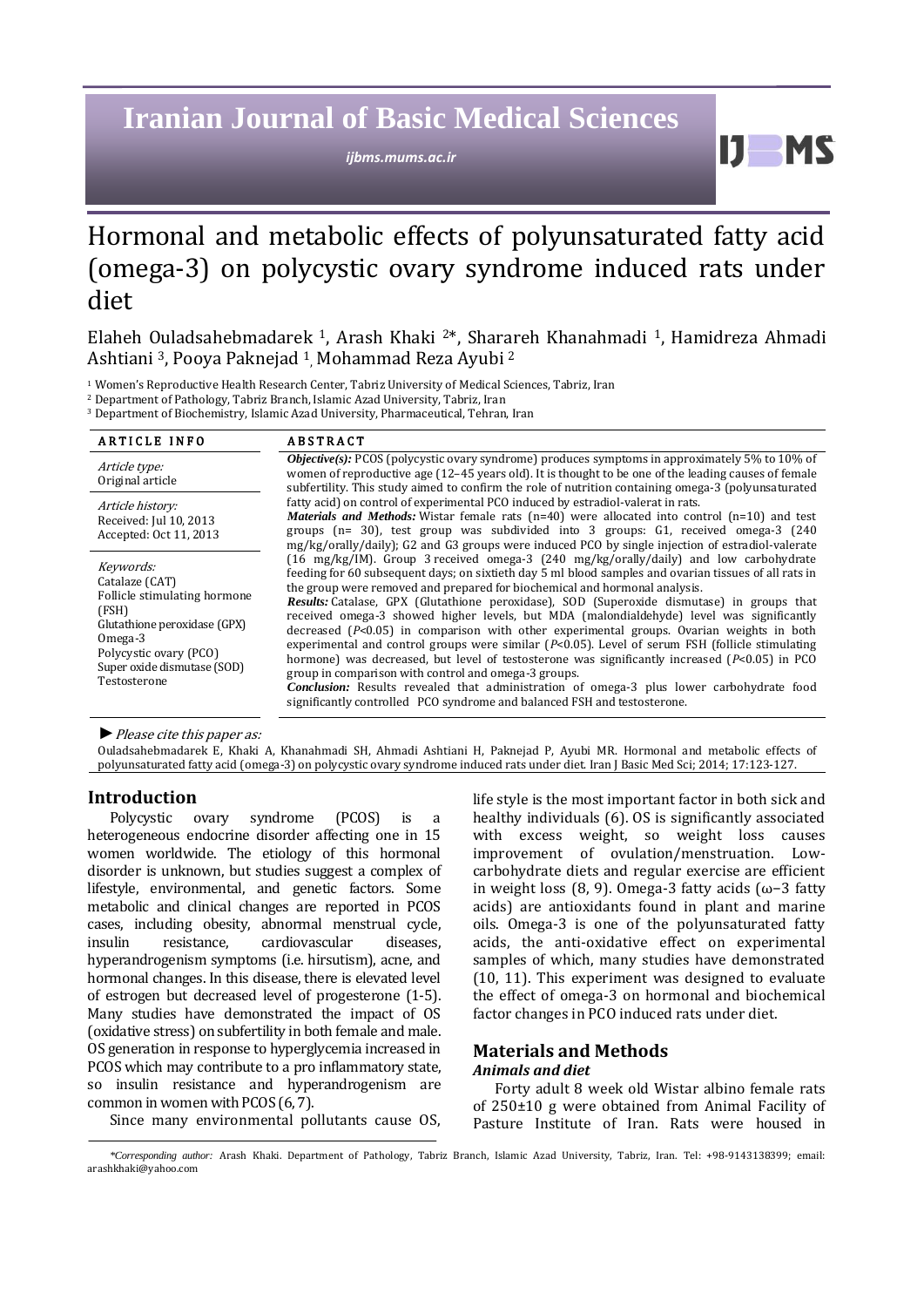$IJ$   $MS$ 

j

temperature controlled rooms (25°C) with constant humidity (40%–70%) and 12 hr/12 hr light/dark cycle prior to use in experimental protocols. The experimental protocol was approved by the Animal Ethical Committee in accordance with the Guide for the Care and Usage of Laboratory Animals prepared by Tabriz Medical University. All rats were fed a standard diet and water. The daily intake of animal water was monitored at least one week prior to start of treatments in order to determine the amount of water needed per experimental animal. Wistar female rats (n=40) were allocated into control (n=10) and test groups (n=30), test groups subdivided into groups of 3, G1 received Omega-3 (240 mg/kg/orally/daily), G2 and G3 were induced PCO by single injection of estradiol-valerate (16 mg/kg/IM), G3 also received Omega-3 (240 mg/kg) and lower carbohydrate feeding for 60 consecutive days. To demonstrate the effect protein utilization, the test diet contained 40% appropriate proteins, 40% carbohydrates, 5% fat, 5% cellulose, and 10 % minerals and vitamins per kg diet. Changes in true protein digestibility, biological value, and net protein utilization were calculated and recorded. For control group, feeding contained 30% appropriate proteins, 50% carbohydrates, 5% fat, 5% cellulose, and 10 % minerals and vitamins per kg diet. On sixtieth day 5 ml blood samples and ovarian tissues of all rats in the groups were removed and prepared for biochemical pathological analysis. Animals were kept in standard conditions; on the 60th day (at the end of the treatment period), blood samples from control and experimental groups were obtained.

#### *Inducing PCO*

Thirty days before the experimental procedure, twenty rats were each given a single intra muscular (IM) injection of 16 mg/kg estradiol-valerate (Riedeldehaen, Germany) in 0.2 ml oil in order to induce PCO (PCO group).

### *Glutathione peroxidase (GPX) activity measurement in serum*

GPx activity was quantified by following the decrease in absorbance at 365 nm induced by 0.25  $mM$  H<sub>2</sub>O<sub>2</sub> in the presence of reduced glutathione (10 mM), NADPH, (4 mM), and 1 U enzymatic activity of GR (12).

#### *Super oxide dismutase (SOD) activity measurement in serum*

The activity of superoxide dismutase (SOD) was measured by following the method of Beyer and Fridovich (13).

#### *Catalase (CAT) activity measurement in serum*

Serum catalase activity was determined according to the method of Beers and Sizer (14) and measured

the decrease in absorbance at 240 nm due to the decomposition of  $H_2O$  in a UV recording spectrophotometer. The reaction mixture (3 ml) contained 0.1 ml of serum in phosphate buffer (50 mM, pH 7.0) and 2.9 ml of 30 mM  $H<sub>2</sub>O<sub>2</sub>$  in phosphate buffer pH 7.0. Molar extinction coefficient for  $H_2O_2$ cm-1 was used for calculation. The specific activity of catalase was expressed as moles of  $H_2$  reduced per min per mg protein at 240 nm of 40.0 M-1, cm-1 was used for calculation. The specific activity of catalase was expressed as moles of  $H_2O_2$  reduced per min per mg protein.

## *Malondialdehyde(MDA)concentration measurement in serum*

 Free radical damage was determined by specifically measuring malondialdehyde (MDA). MDA was formed as an end-product of lipid peroxidation, which was treated with thiobarbituric acid to generate a colored product measured at 532 nm (MDA detection kit from Nanjing Jiancheng Bioengineering Institute, China).

# *Determination of blood glucose level*

Blood samples were collected from the tail vein of male rats in all groups. Basal glucose levels were determined by using an automated blood glucose analyzer (Glucometer Elite XL).

# *Measurement of FSH hormones*

Serum concentrations of FSH were measured with a two-site chemiluminescence (sandwich) immunoassay using two antibodies specific for the intact FSH molecule.

# *Statistical analysis*

Statistical analysis and test for comparison of data in the control group with the experimental groups was done using the ANOVA. The results were expressed as mean ± SEM (standard error of means). *P*-values less than 0.05 were considered significant and are written in parentheses.

# **Results**

# *Malondialdehyde (MDA) activity in serum*

Administration of (240 mg/kg/orally/daily) omega-3 for sixty consecutive days significantly decreased malondialdehyde (MDA) concentration in experimental group as compared with the PCOS group (*P*< 0.05), (Figure 1).

# *Super oxide dismutase (SOD) activity in Serum*

Administration of (240 mg/kg/orally/daily) omega-3 for sixty consecutive days significantly increased super oxide dismutase (SOD) activity in experimental group as compared with the PCOS group (*P*< 0.05), (Figure 2).

# *Glutathione peroxidase (GPX) activity in serum*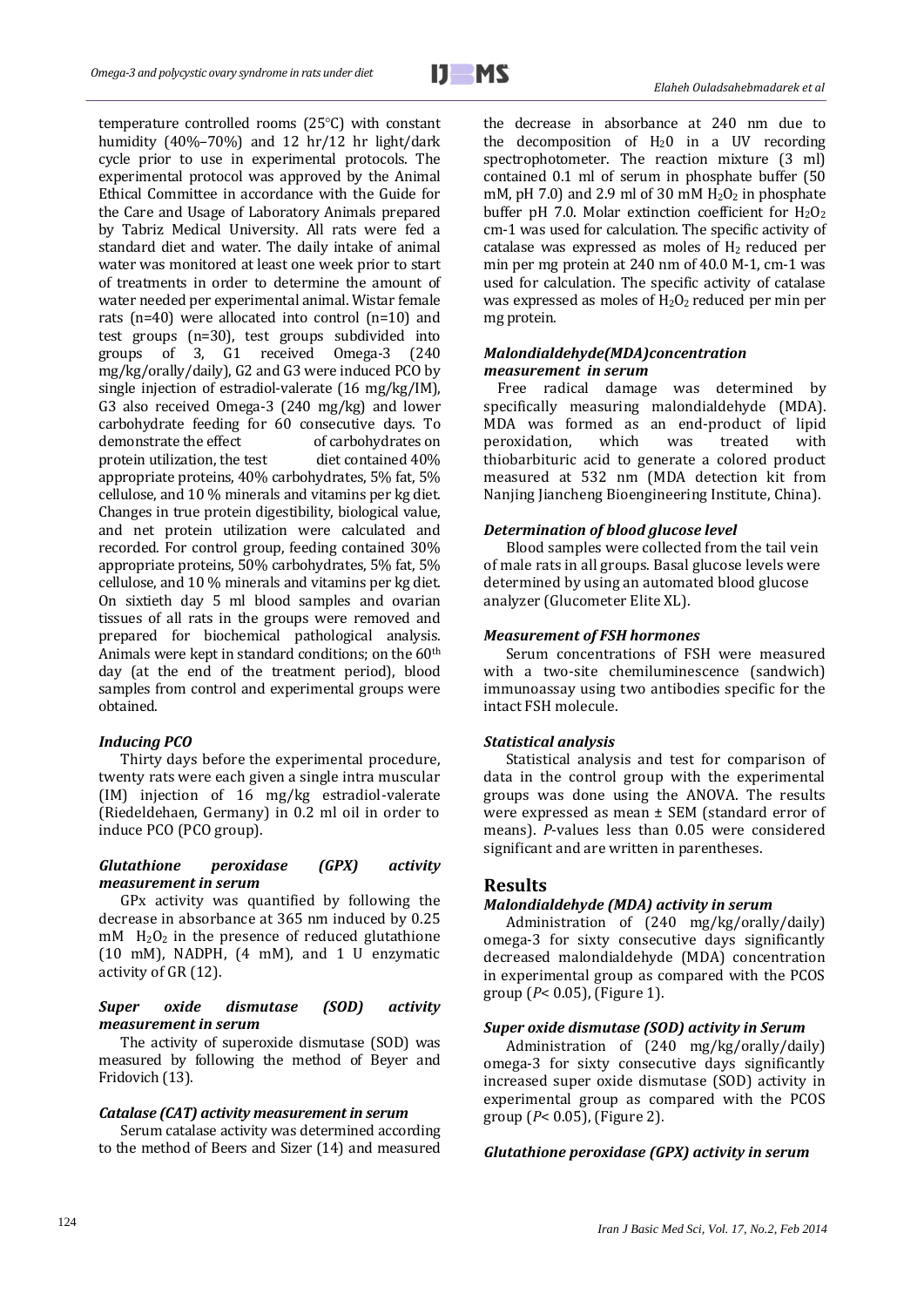Administration of (240 mg/kg/orally/daily) omega-3 for sixty consecutive days significantly increased glutathione peroxidase (GPX) activity in experimental group as compared with the PCOS group (*P*< 0.05), (Figure 3).

#### *Catalase (CAT) activity in serum*

Administration of (240 mg/kg/orally/daily) omega-3 for sixty consecutive days significantly increased catalase (CAT) activity in experimental group as compared with the PCOS group (*P*< 0.05), (Figure 2).

#### *Testosterone level in serum*

 Administration of (240 mg/kg/orally/daily) omega-3 for sixty consecutive days significantly decreased testosterone concentration in experimental group as compared with the PCOS group (*P*< 0.05), (Figure 3).

#### *FSH level in serum*

 Administration of (240 mg/kg/orally/daily) omega-3 for sixty consecutive days significantly increased FSH concentration in experimental group as compared with the PCOS group (*P*< 0.05), (Figure 3).

#### *Blood glucose level*

Administration of (240 mg/kg/orally/daily) omega-3 for sixty consecutive days significantly decreased blood glucose concentration to 1.75 ± 0.01 g/l in experimental group as compared with the PCOS group (*P*< 0.05), (Figure 4).

**Table 1.** Effect of Omega-3, fatty acids on lipid peroxidation in polycystic ovarian (PCO) rats with lower carbohydrate fed (*P*<0.05)

| Groups                  | Control       | $PCO+$<br>Omega3+Low<br>carbohydrate<br>diet | PCO             | Omega-3         |
|-------------------------|---------------|----------------------------------------------|-----------------|-----------------|
| <b>MDA</b><br>(nmol/ml) | $4.5 \pm 1.2$ | $4.2 + 1.4$                                  | $6.2 \pm 1.2^*$ | $3.0 \pm 0.8^*$ |

**Table 2.** Effect of Omega-3, fatty acids on antioxidant activities in polycystic ovarian (PCO)rats with lower carbohydrate fed (*P*<0.05)

| Groups | Control          | $PCO+$<br>Omega3+Low<br>carbohydrate<br>diet | PCO               | Omega <sub>3</sub> |
|--------|------------------|----------------------------------------------|-------------------|--------------------|
| SOD    | $2.58 \pm 0.045$ | $2.14 \pm 0.05$                              | $1.89 \pm 0.032*$ | $2.94 \pm 0.05$    |
| (u/ml) |                  |                                              |                   |                    |
| Cat    | $71.4 \pm 16.7$  | $68.3 \pm 15.9$                              | $56.24 \pm 15.4*$ | $92.3 \pm 18.2$ *  |
| (u/ml) |                  |                                              |                   |                    |
| GPX    | $0.52 \pm 0.004$ | $0.48 \pm 0.004$                             | $0.41 \pm 0.002*$ | $0.84 \pm 0.005*$  |
| (u/ml) |                  |                                              |                   |                    |

**Table 3.** Effect of Omega-3,fatty acids on hormonal levels in polycystic ovarian(PCO)rats with lower carbohydrate fed.(*P*<0.05)

| Groups       | Control         | $PCO+$          | PCO              | Omega-3         |
|--------------|-----------------|-----------------|------------------|-----------------|
|              |                 | Omega3+Low      |                  |                 |
|              |                 |                 |                  |                 |
|              |                 | carbohydrate    |                  |                 |
|              |                 | diet            |                  |                 |
|              |                 |                 |                  |                 |
| Testosterone | $0.45 \pm 0.01$ | $1.12 \pm 0.05$ | $2.88 \pm 0.08*$ | $0.40\pm0.01*$  |
| (ng/ml)      |                 |                 |                  |                 |
|              |                 |                 |                  |                 |
| <b>FSH</b>   | $1.15 \pm 0.01$ | $0.85 \pm 0.01$ | $0.55 \pm 0.01*$ | $1.11 \pm 0.01$ |
| (ng/ml)      |                 |                 |                  |                 |
|              |                 |                 |                  |                 |

**Table 4.**Effect of Omega-3,fatty acids on blood glucose in polycystic ovarian(PCO)rats with lower carbohydrate fed (*P*<0.05)

| Groups        | Control         | $PCO+$          | PCO              | Omega-3         |
|---------------|-----------------|-----------------|------------------|-----------------|
|               |                 | Omega3+Low      |                  |                 |
|               |                 | carbohydrate    |                  |                 |
|               |                 | diet            |                  |                 |
| Blood glucose | $1.11 \pm 0.01$ | $1.75 \pm 0.01$ | $2.75 \pm 0.01*$ | $1.05 \pm 0.01$ |
| (nmol/ml)     |                 |                 |                  |                 |

#### **Discussion**

The impact of dietary composition has been recently evaluated on many diseases such as PCOS; studies showed PCOS outcomes can be affected by diet. An appropriate diet may restore ovulatory function and fertility in obese women with PCOS (15–16). Since dietary carbohydrates increase liver lipogenesis (fat-making) and the activities of enzymes related to lipogenesis, a high-carbohydrate diet induces lipogenesis in adipose tissue (fat tissue) and liver. Hence, in obese women with PCOS, a lowcarbohydrate diet could be efficient; besides, recently relation between low carbohydrate diet and modulation of PCOS has been evaluated psychologically, and has been shown to be significant (17-19).

This study was designed in order to evaluate therapeutic effects of omega-3 along with lowcarbohydrate diet on PCO-induced rats. We subdivided rats into a control group and three experimental groups; group 1 just received omega-3 for 60 days; groups 2 and 3 were induced PCOS by estradiol-valerate , group 3 received omega-3 along with low-carbohydrate diet for 60 days as well. After 60 days, biochemical results in group 3 in comparison to the other groups demonstrated positive effects of omega-3 and low-carbohydrate on improvement and normalization of antioxidant enzymes and reduction of oxidative species as well as testosterone. Although ROS have physiological roles in female reproduction, elevated level of ROS by active metabolism and steroidogenesis may cause DNA damage (20–21). Antioxidant enzymes restrict oxidative species to appropriate amounts for physiological processes of the body; antioxidant enzymatic defenses include SOD, GPx, and CAT. Nonenzymatic antioxidants can be represented by ascorbic acid (vitamin C), a-tocopherol (vitamin E), glutathione (GSH), carotenoids, flavonoids, and other antioxidants (22). Superoxide dismutase (SOD), GPx,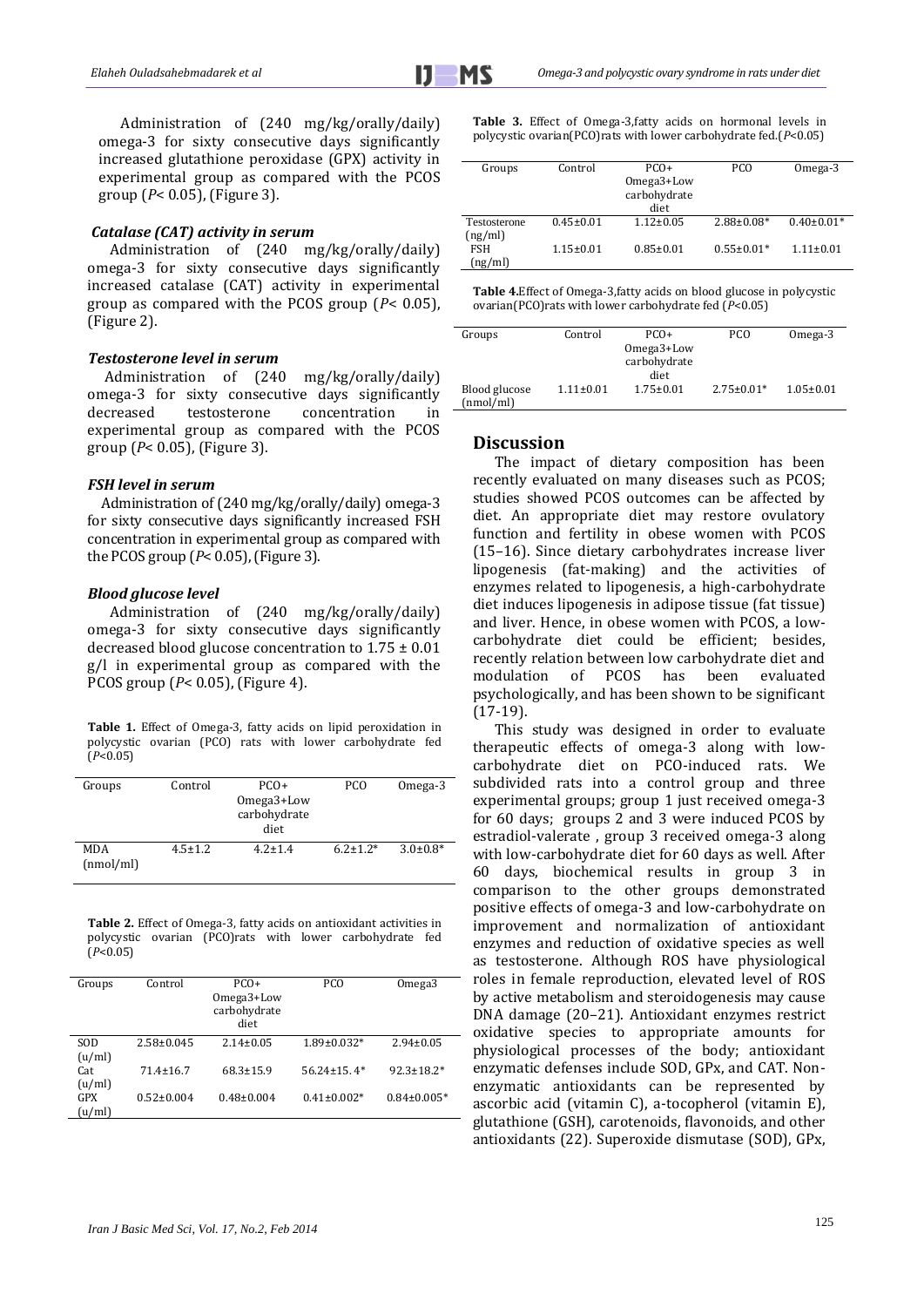

j

and catalase have main roles to protect reproductive health, for instance SOD is closely associated with oocyte maturation (23). Oxidative stress and depletion of the antioxidants cause apoptosis (a type of physiological or active cell death) in many systems. Previous works showed that antioxidants prevented apoptosis effectively (24).

Polyunsaturated fatty acids omega-3(PUFA), especially α-linolenic acid (ALA), eicosapentaenoic acid (EPA), and docosahexaenoic acid (DHA), are bioactive lipids that positively impact signaling pathways involved in the improvement of cardiovascular diseases. Omega-3 may increase high density lipoprotein cholesterol (HDL), but it may decrease the triglyceride levels (25) .In women with PCOS, it can modify the adiponectin (a soluble matrix protein) level, insulin resistance, and lipid profiles, so it has a reducing effect on liver fat content (26). Studies showed modulating effect of PUFAS on hormonal, lipid profiles, and metabolic function in women with PCOS. Omega-3 also has a modulating effect on major risk factors of metabolic syndrome, especially adiposity, dyslipidaemia, insulin resistance, diabetes, hypertension, oxidative stress, and inflammation (27–28).

This syndrome (PCO) is also caused by hormonal imbalances that have a role in ovulation. PCOS usually causes a decrease in the level of follicle stimulating hormone (FSH) but increases the level of luteinizing hormone (LH). FSH is the hormone that is responsible for stimulating the growth of follicles with maturing eggs in ovaries. After lack of FSH for a long time, the follicles will not mature and release their eggs which results in infertility. Thereafter, the immature follicles in ovaries develop into small cysts and PCO syndrome will happen. Additionally high levels of LH cause the body to produce too much estrogen, androgens (male hormones) , testosterone, and DHEAS (dihydroepiandrosterone sulfate); this imbalance can cause pathological appearances in endometrial tissue and much thickening of the uterus, which can lead to heavy and/or irregular periods (29). Our results indicate that after treatment with omega-3 the mean of FSH was increased, but testosterone was significantly decreased (*P*<0.05).

# **Conclusion**

he PCO-induced rats receiving omega-3 plus lower carbohydrate diet showed increased antioxidant levels and FSH, but decreased levels of testosterone and MDA, whereas PCO-induced rats not fed omega-3 showed decreased FSH and antioxidant levels but increased levels of testosterone and MDA. Therefore, results of this and the other studies demonstrate omega-3 plus lower carbohydrate feeding could be an efficient therapeutic choice so as to modulate PCOS side effects.

### **Acknowledgment**

 We would like to thank authorities of Tabriz University of Medical Sciences for the scientific and ethical approval and financial support of this research. This study has been done as a MD thesis of Pooya Paknejad in Women's Reproductive Health Research Center, Tabriz University of Medical Sciences, Tabriz, Iran.

#### **References**

1. Norman RJ, Dewailly D, Legro RS, Hickey TE. Polycystic ovary syndrome. Lancet 2007; 370:685-697. 2. Teede H, Deeks A, Moran L. Polycystic ovary syndrome: a complex conditions with psychological, reproductive and metabolic manifestations that impact on health across the lifespan. J Free Radic Bio Med 2007; 43:1388–1393.

3. Lewandowski KC, Cajdler-Łuba A, Salata I, Bieńkiewicz M, Lewiński A. The utility of the gonadotrophin releasing hormone (GnRH) test in the diagnosis of polycystic ovary syndrome (PCOS*).* J Endokrynol Pol 2011; 62:120-128.

4. Mannerås L, Cajander S, Holmäng A, Seleskovic Z, Lystig T, Lönn M, *et al*. A new rat model exhibiting both ovarian and metabolic characteristics of polycystic ovary syndrome. J Endocrinology 2007; 148(8): 3781-3791.

5. González F, Rote N. S, Minium J, Kirwan J. P. Reactive oxygen species-induced oxidative stress in the development of insulin resistance and hyperandrogenism in polycystic ovary syndrome. J Clin Endocr Metab 2006; 91: 336-340.

6. Agarwal A, Aponte-Mellado A, Premkumar BJ, Shaman A, Gupta S. The effects of oxidative stress on female reproduction: a review. Reprod Biol Endocrinol. 2012; 10:49-80.

7. Gharagozloo P, Aitken RJ. The role of sperm oxidative stress in male infertility and the significance of oral antioxidant therapy. Hum Reprod 2011; 26:1628-1640.

8. Sambuca T, Viral H, Haram M. Oxidative stress in polycystic ovary syndrome and its contribution to the risk of cardiovascular disease. Clan Biochem 2001; 407–413.

9. Leeman L, Acharya U. The use of metformin inthe management of polycystic ovary syndromeand<br>associated anovulatory infertility: the<br>current infertility: thecurrent evidence. Obstet Gynaecol 2009; 29:467–472.

10. McDonald C, Bauer J, Capra S, Waterhouse M. [Muscle function and](http://www.ncbi.nlm.nih.gov/pubmed/24404435) omega-3 fatty acids in the [prediction of lean body mass after breast cancer](http://www.ncbi.nlm.nih.gov/pubmed/24404435)  [treatment.](http://www.ncbi.nlm.nih.gov/pubmed/24404435) Springerplus. 2013; 2:1-8.

11. Poudyal H, Panchal SK, Diwan V, Brown L. Omega-3 fatty acids and metabolic syndrome: effects and

emerging mechanisms of action. Prog Lipd Res 2011; 50:372-387.

12[. Fathiazad](http://www.ijwhr.net/?_action=article&au=25961&_au=Fatemeh++Fathiazad) F; Khaki A; [Nouri](http://www.ijwhr.net/?_action=article&au=25094&_au=Mohammad++Nouri) M,Khaki AA. Effect of Cinnamon Zeylanicum on serum Testosterone and anti-oxidants levels in Rats. IJWHRS 2013; 1:29-35.